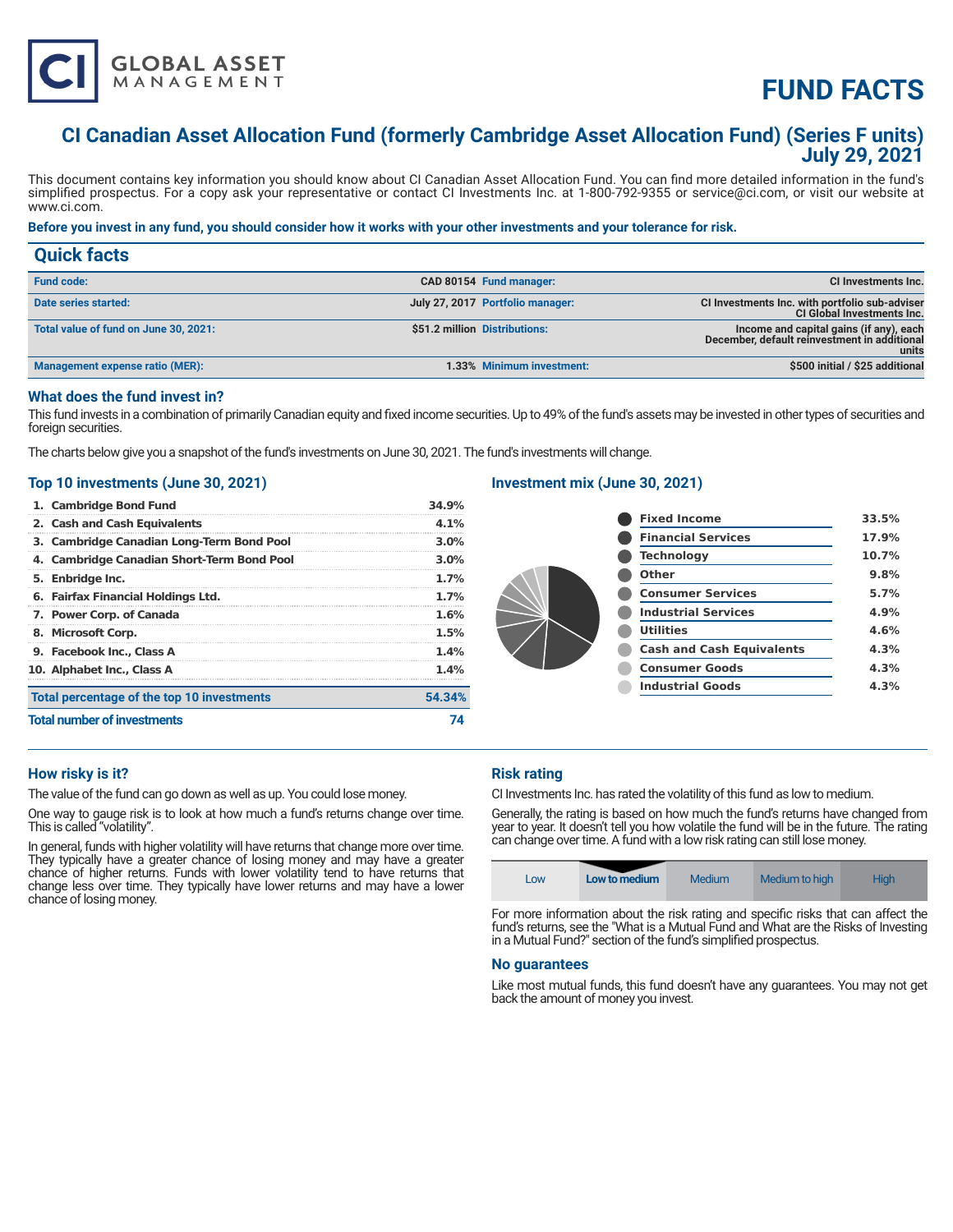# **CI Canadian Asset Allocation Fund (formerly Cambridge Asset Allocation Fund) (Series F units)**

## **How has the fund performed?**

This section tells you how Series F securities of the fund have performed over the past 3 calendar years. Returns are after expenses have been deducted. These expenses reduce the fund's returns.

#### **Year-by-year returns**

This chart shows how Series F securities of the fund performed in each of the past 3 calendar years. This fund series dropped in value in 1 of the last 3 calendar years. The range of returns and change from year to year can help you assess how risky the fund has been in the past. It does not tell you how the fund will perform in the future.



#### **Best and worst 3-month returns**

This table shows the best and worst returns for Series F securities of the fund in a 3- month period over the past 3 calendar years. The best and worst 3-month returns could be higher or lower in the future. Consider how much of a loss you could afford to take in a short period of time.

|                     | <b>Return</b> | 3 months ending | If you invested \$1,000 at the beginning of the period |
|---------------------|---------------|-----------------|--------------------------------------------------------|
| <b>Best return</b>  | 9.8%          | June 30, 2020   | Your investment would be \$1,098.                      |
| <b>Worst return</b> | $-11.8%$      | March 31, 2020  | Vour investment would be \$882.                        |

#### **Average return**

As at June 30, 2021, a person who invested \$1,000 in this series of units of the fund 3 years ago now has \$1,249. This works out to an annual compound return of 5.8%.

# **Who is this fund for?**

#### **This fund may be suitable for you if you:**

- want to invest in a diversified portfolio of equity and fixed income securities
- want active asset allocation among equity securities, fixed income securities and cash
- are investing for the medium term
- can tolerate low to medium risk

# **A word about tax**

In general, you'll have to pay income tax on any money you make on a fund. How much you pay depends on the tax laws of where you live and whether you hold the fund in a registered plan, such as a Registered Retirement Savings Plan or a Tax-Free Savings Account.

Keep in mind that if you hold your fund in a non-registered account, fund distributions are included in your taxable income, whether you get them in cash or have them reinvested.